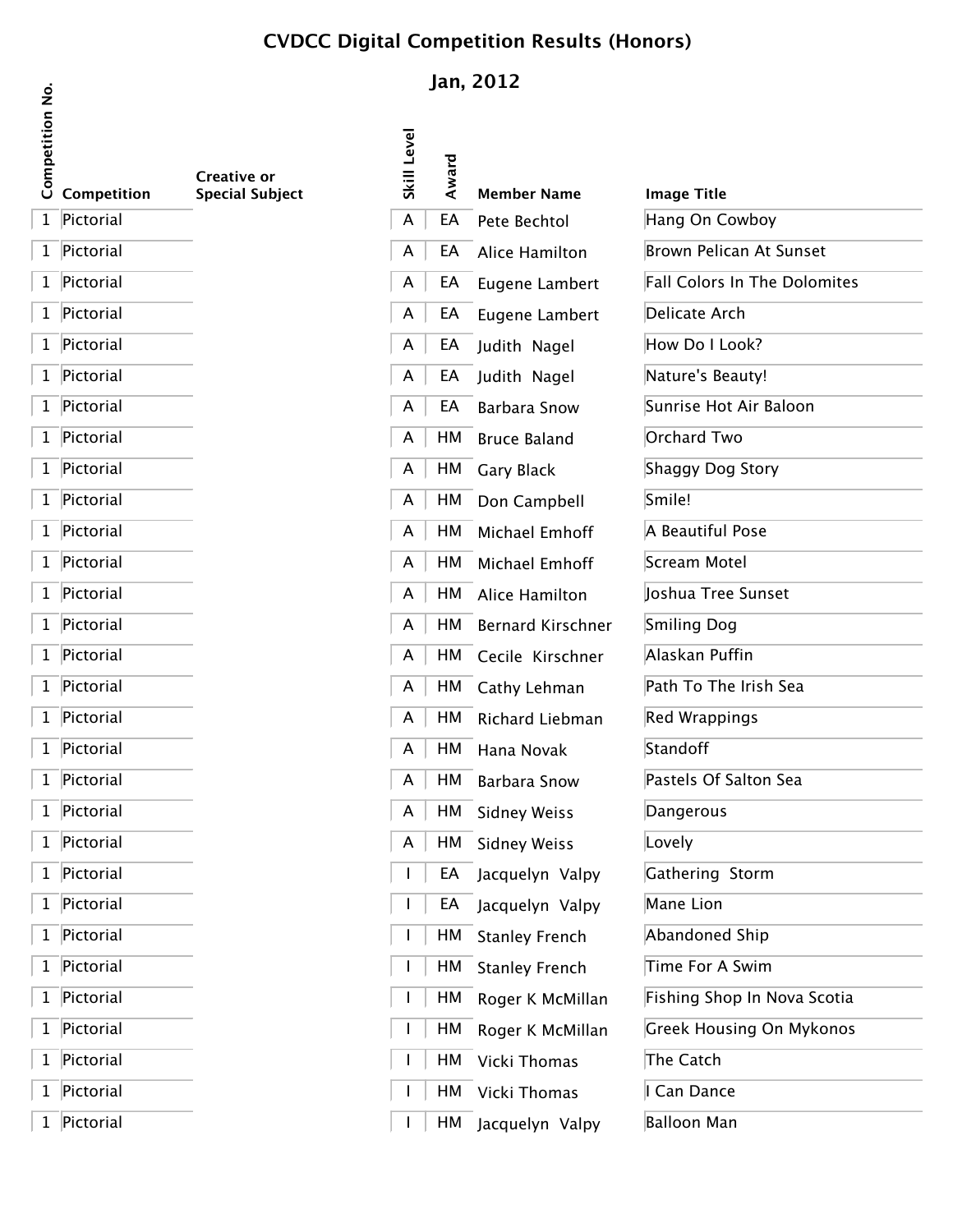## **CVDCC Digital Competition Results (Honors)**

| Competition No. | Competition           | Creative or<br><b>Special Subject</b> |
|-----------------|-----------------------|---------------------------------------|
| $\mathbf{1}$    | Pictorial             |                                       |
| 4               | Nature General        |                                       |
| 4               | Nature General        |                                       |
| 4               | <b>Nature General</b> |                                       |
| 4               | Nature General        |                                       |
| 4               | Nature General        |                                       |
| 4               | <b>Nature General</b> |                                       |
| 4               | Nature General        |                                       |
| 4               | <b>Nature General</b> |                                       |
| 4               | <b>Nature General</b> |                                       |
| 4               | Nature General        |                                       |
| 4               | <b>Nature General</b> |                                       |
| 4               | <b>Nature General</b> |                                       |
| 4               | Nature General        |                                       |
| 5               | <b>Photo Travel</b>   |                                       |
| 5               | <b>Photo Travel</b>   |                                       |
| 5               | <b>Photo Travel</b>   |                                       |
| 5               | <b>Photo Travel</b>   |                                       |
| 5               | <b>Photo Travel</b>   |                                       |
| 5               | <b>Photo Travel</b>   |                                       |
| 6               | Photojournalism       |                                       |
| 6               | Photojournalism       |                                       |
| 6               | Photojournalism       |                                       |
| 6               | Photojournalism       |                                       |
| 6               | Photojournalism       |                                       |
| 6               | Photojournalism       |                                       |
| 6               | Photojournalism       |                                       |
| 6               | Photojournalism       |                                       |
| 7               | Monochrome            |                                       |
|                 |                       |                                       |

 $\sqrt{7}$  Monochrome

## **Jan, 2012**

| Skill Level | Award | <b>Member Name</b>    | <b>Image Title</b>  |
|-------------|-------|-----------------------|---------------------|
| I           | HM    | Jacquelyn Valpy       | Hummingb            |
| A           | EA    | Alice Hamilton        | <b>Nesting Tir</b>  |
| A           | HМ    | Pete Bechtol          | Newborn &           |
| A           | HМ    | Pete Bechtol          | Eyes Right          |
| A           | HМ    | Alice Hamilton        | <b>Baby Nursi</b>   |
| A           | HМ    | Cecile Kirschner      | Three Wha           |
| A           | HМ    | Eugene Lambert        | Water Drop          |
| A           | HМ    | Dee McMillan          | Salton Sea          |
| A           | HМ    | Dee McMillan          | Pelican Div         |
| A           | HМ    | Judith Nagel          | Smiling Fao         |
| A           | HМ    | Hana Novak            | Surface Ter         |
| I           | EA    | Vicki Thomas          | Continuatio         |
| I           | HМ    | <b>Stanley French</b> | Beavertail I        |
| I           | HМ    | <b>Stanley French</b> | <b>Beavertail I</b> |
| A           | EA    | Dee McMillan          | Death Valle         |
| A           | HМ    | Pete Bechtol          | Avalon Har          |
| A           | HМ    | Don Campbell          | Provencher          |
| A           | HМ    | Cathy Lehman          | St. Patrick's       |
| A           | HМ    | Dee McMillan          | Mt. Rushm           |
| I           | HМ    | Jacquelyn Valpy       | Mt. Whitne          |
| A           | HМ    | <b>Bruce Baland</b>   | Girl In Wate        |
| A           | HМ    | Michael Emhoff        | Are You Ol          |
| A           | HM    | Richard Liebman       | Off The Gr          |
| A           | HМ    | Richard Liebman       | Scramble F          |
| A           | HМ    | Judith Nagel          | I'm Having          |
| A           | HM    | <b>Barbara Snow</b>   | Dog Shake           |
| I           | EA    | Vicki Thomas          | The Souk            |
| I           | HМ    | Vicki Thomas          | Market Pla          |
| A           | EA    | Eugene Lambert        | Mt Hood In          |
| A           | EA    | Eugene Lambert        | <b>Pure Silk</b>    |

| $\cup$ Competition | Special Subject | ज | ⋖    | Member Name           | Image Title                       |
|--------------------|-----------------|---|------|-----------------------|-----------------------------------|
| 1 Pictorial        |                 |   | HМ   | Jacquelyn Valpy       | Hummingbird Flight                |
| 4 Nature General   |                 | A | EA   | Alice Hamilton        | <b>Nesting Time</b>               |
| 4 Nature General   |                 | A |      | HM Pete Bechtol       | Newborn & Mom                     |
| 4 Nature General   |                 | A |      | HM Pete Bechtol       | Eyes Right                        |
| 4 Nature General   |                 | A |      | HM Alice Hamilton     | <b>Baby Nursing</b>               |
| 4 Nature General   |                 | A |      | HM Cecile Kirschner   | Three Whales In Juneau            |
| 4 Nature General   |                 | A |      | HM Eugene Lambert     | <b>Water Drops</b>                |
| 4 Nature General   |                 | A |      | HM Dee McMillan       | Salton Sea Duo                    |
| 4 Nature General   |                 | A |      | HM Dee McMillan       | Pelican Diver                     |
| 4 Nature General   |                 | A |      | HM Judith Nagel       | Smiling Faces!                    |
| 4 Nature General   |                 | A |      | HM Hana Novak         | Surface Tention                   |
| 4 Nature General   |                 |   |      | EA Vicki Thomas       | Continuation                      |
| 4 Nature General   |                 |   |      | HM Stanley French     | Beavertail Buds                   |
| 4 Nature General   |                 |   | HM . | <b>Stanley French</b> | <b>Beavertail Flowers</b>         |
| 5 Photo Travel     |                 | A | EA   | Dee McMillan          | Death Valley Dunes                |
| 5 Photo Travel     |                 | A | HM   | Pete Bechtol          | Avalon Harbor                     |
| 5 Photo Travel     |                 | A | HM   | Don Campbell          | Provencher Bridge                 |
| 5 Photo Travel     |                 | A |      | HM Cathy Lehman       | St. Patrick's Cathedral In Dublin |
| 5 Photo Travel     |                 | A | HM   | Dee McMillan          | Mt. Rushmore Prominence           |
| 5 Photo Travel     |                 |   | HM   | Jacquelyn Valpy       | Mt. Whitney                       |
| 6 Photojournalism  |                 | A | HМ   | <b>Bruce Baland</b>   | Girl In Water Spout               |
| 6 Photojournalism  |                 | A | HМ   | Michael Emhoff        | Are You Okay                      |
| 6 Photojournalism  |                 | A | HМ   | Richard Liebman       | Off The Ground                    |
| 6 Photojournalism  |                 | A | HM   | Richard Liebman       | Scramble For The Ball             |
| 6 Photojournalism  |                 | A |      | HM Judith Nagel       | I'm Having So Much Fun!           |
| 6 Photojournalism  |                 | A | HM   | <b>Barbara Snow</b>   | Dog Shake                         |
| 6 Photojournalism  |                 |   | EA   | Vicki Thomas          | The Souk                          |
| 6 Photojournalism  |                 |   | HМ   | Vicki Thomas          | Market Place                      |
| 7 Monochrome       |                 | A | EA   | Eugene Lambert        | Mt Hood In The Winter             |
| 7 Monochrome       |                 | A | EA   | Eugene Lambert        | Pure Silk                         |